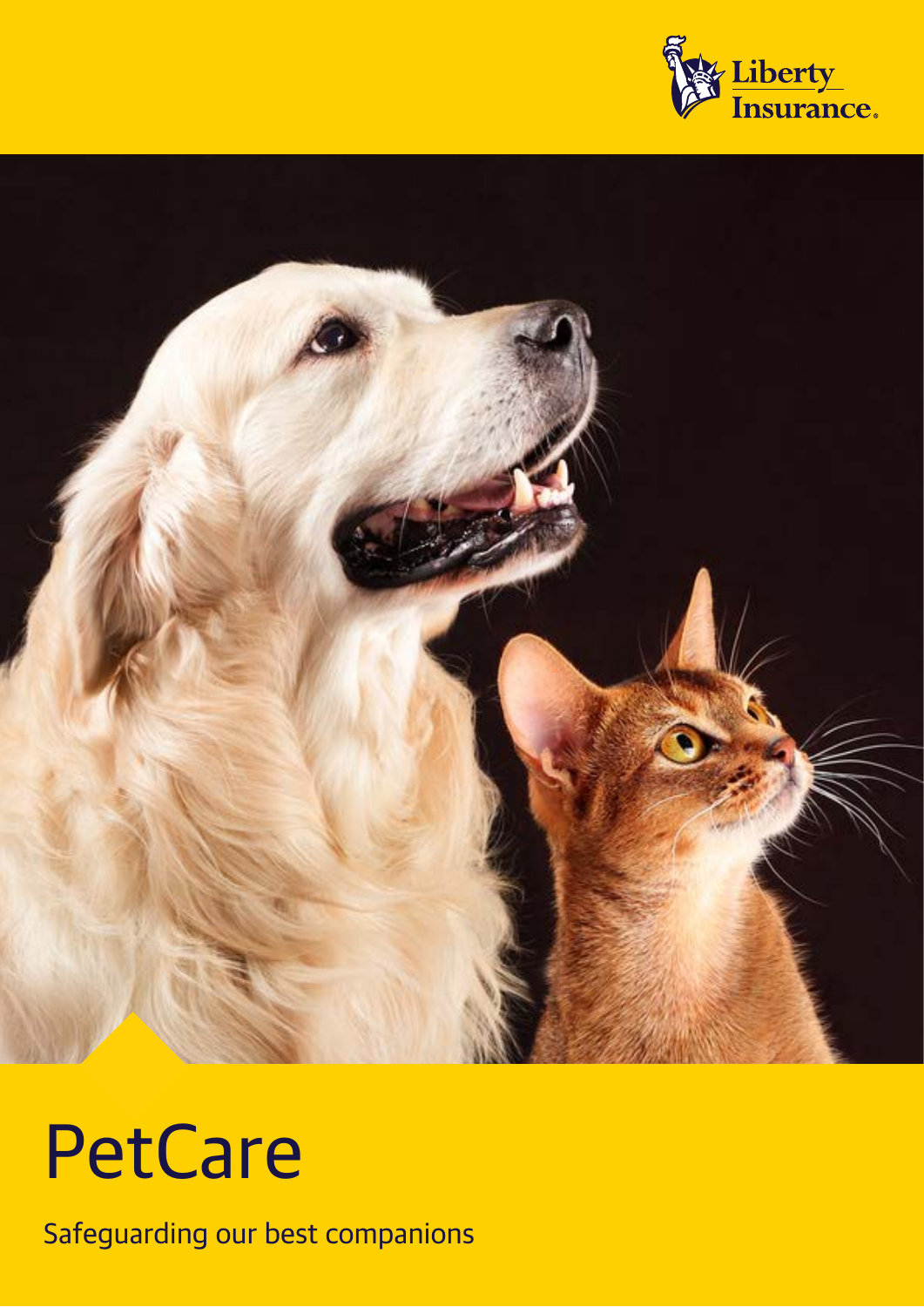

#### Because they are family too

PetCare is Singapore's first pet insurance policy that provides comprehensive coverage to you and your pet dog or cat. It offers financial protection should you incur medical and surgical expenses due to illness or accidents that may befall your beloved pet. As devoted pet owners, it is comforting to know this policy covers up to 70% of vet bills and a range of common events during the life of your pet.

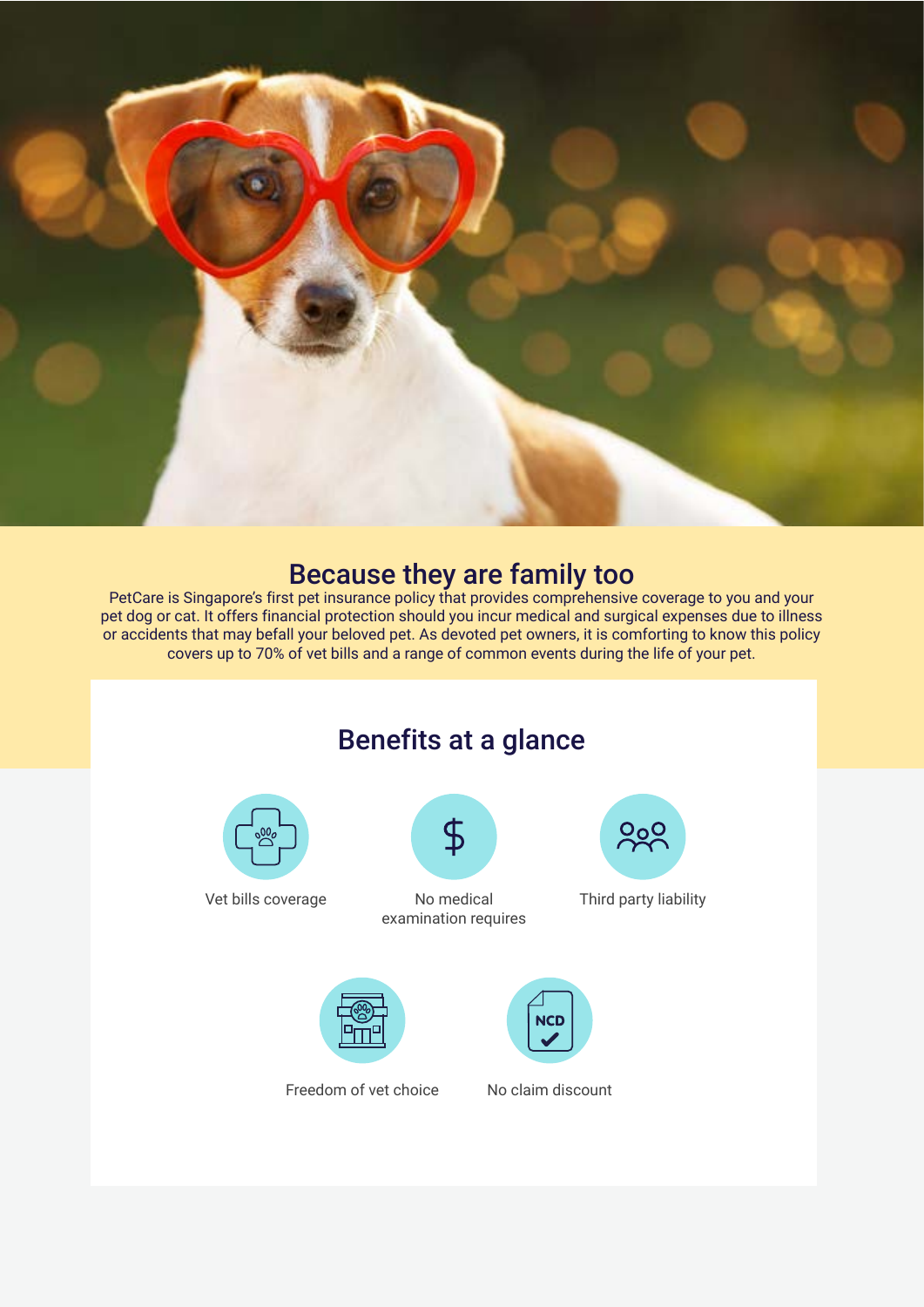## Summary of Benefits

|                                                                                 |                                                                                   |                                   | <b>Benefit limit</b><br>(per incident and in the aggregate) |                         |                         |
|---------------------------------------------------------------------------------|-----------------------------------------------------------------------------------|-----------------------------------|-------------------------------------------------------------|-------------------------|-------------------------|
| <b>Description of Benefits</b>                                                  | <b>Co-insurance</b><br>percentage to be<br>borne by the insured<br>(per incident) | <b>Deductible</b><br>per incident | <b>Standard</b><br>Plan                                     | <b>Enhanced</b><br>Plan | <b>Superior</b><br>Plan |
| <b>Accident</b>                                                                 |                                                                                   |                                   |                                                             |                         |                         |
| <b>Accidental Death</b><br>Death of the Insured Pet<br>due to accidental injury | N.A                                                                               | N.A                               | S\$1,000                                                    | S\$2,000                | S\$3,000                |
| <b>Accidental Injury</b><br>Vet expenses arising<br>from accidental injury      | N.A                                                                               | S\$50                             | S\$500                                                      | S\$750                  | S\$3,000                |
| <b>Theft</b><br>Loss due to reported<br>theft (Not applicable to<br>Cats)       | N.A                                                                               | N.A                               | S\$300                                                      | S\$500                  | S\$1,250                |
| <b>Medical</b>                                                                  |                                                                                   |                                   |                                                             |                         |                         |
| <b>Illness</b><br>Vet expenses for<br>non-surgical treatment                    | 50%                                                                               | N.A                               | S\$500                                                      | S\$750                  | S\$3,000                |
| <b>Illness</b><br>Vet expenses for<br>surgical treatment                        | 30%                                                                               | N.A                               | S\$1,500                                                    | S\$2,000                | S\$10,000               |
| <b>Liability</b>                                                                |                                                                                   |                                   |                                                             |                         |                         |
| <b>Third Party Liability</b><br>arising from owning the<br><b>Insured Pet</b>   | N.A.                                                                              | S\$500                            | S\$100,000                                                  | S\$250,000              | S\$500,000              |

## Annual Premium

|                                                        | <b>Standard</b> | <b>Enhanced</b> | <b>Superior</b> |
|--------------------------------------------------------|-----------------|-----------------|-----------------|
|                                                        | Plan            | Plan            | Plan            |
| <b>Annual Premium</b><br>(including prevailing<br>GST) | S\$350          | S\$450          | S\$750          |